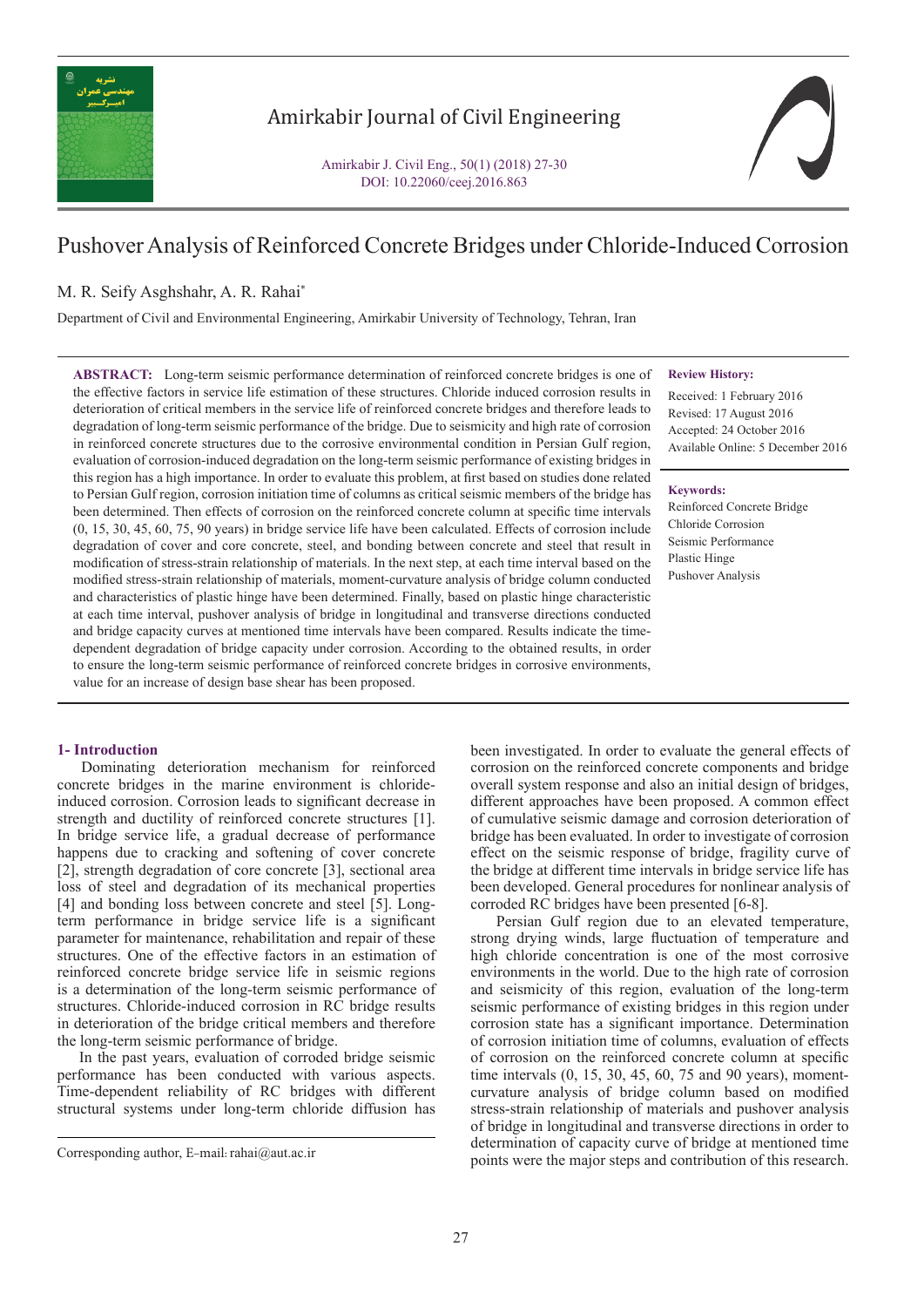ongitudin al rebar

**Transverse** rebar

t-30 vea

 $.90v$ 

 $0.08$ 

 $0.06$ 

75

90

Results show the degradation of bridge seismic capacity with time under corrosion. According to obtained results, in order to ensure the long-term seismic performance of reinforced concrete bridges in corrosive environments, the percentage increase of design base shear has been proposed.

### **2- Effects of corrosion on the materials**

20

15

10

5

 $\mathbf{0}$ 

4.000

3.500

3,000

2,500

2,000

 $1,500$ 

1,000

500

 $0.00$ 

Moment (kN.m)

 $\mathbf{0}$ 

15

Corrosion level (%)

 Corrosion initiation time of bridge columns was calculated based on the research done in Persian Gulf region [9]. Corrosion levels of longitudinal and transverse reinforcements have been shown in Figure 1. Effects of corrosion on the reinforced concrete section include the softening of cover concrete, degradation of strength and ductility of core concrete and degradation of steel mechanical properties considering bonding deterioration between concrete and steel.



 Moment-curvature and pushover analysis of selected reinforced concrete bridge was done based on the flowchart shown in Figure 2. Results of moment-curvature and pushover analysis have been shown in Figure 3 and 4, respectively.



**Figure 2. Pushover analysis procedure considering corrosion effect**



**Figure 3. Moment-curvature diagram of corroded reinforced concrete column Figure 4. Longitudinal capacity curve of corroded RC bridge**

 $0.04$ 

Curvature (1/m)

 $0.02$ 

**Figure 1. Corrosion level of longitudinal and transverse reinforcement** 

45

Time (year)

60

 $30^{\circ}$